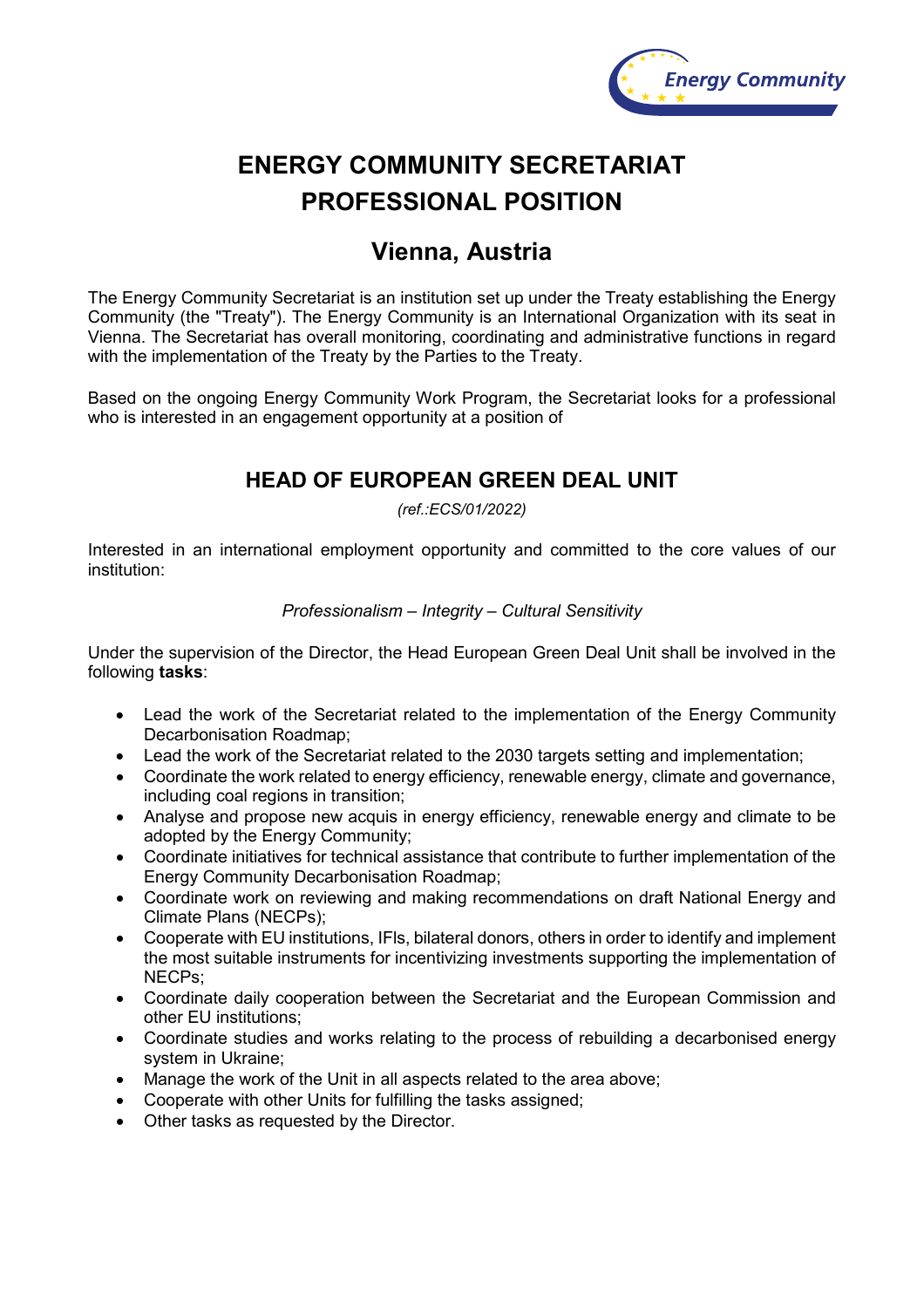

The role requires the following **competencies and skills** from the successful candidate:

- University degree in engineering, economy, law or a closely related field;
- A minimum of 5 years of experience in the energy/climate sector in a public institution, preferably in an international organisation, including a minimum of 2 years of experience on managerial or policy coordinating position;
- Previous work experience in the international dimension of energy/climate policy, energy transition, decarbonization or a closely related field;
- Proven practical experience in the field of implementation of the EU energy/climate acquis.
- Previous work experience related to cooperation with IFIs and donors' community;
- Excellent command of English; knowledge of other languages spoken in the Energy Community is an asset;
- Proven experience of working in a multi-cultural and multi-disciplinary environment;
- Capable of performing well under pressure;
- Excellent analytical and drafting skills; strong presentation and negotiation skills.

#### **Employment**

The Head of European Green Deal Unit will be offered a contract for three years, with a probation period of 6 months, which may be renewed. The duty station is in Vienna.

Monthly gross salary will be at a level of EUR 8.253,19 that is an all-inclusive, tax exempted package of remuneration. This basic salary is subject to inflationary adjustments on annual basis. The [terms](https://www.energy-community.org/dam/jcr:cc5c53fa-2e7e-4e01-a562-db5eb812c07c/Staff_regulations.pdf)  [and conditions of employment](https://www.energy-community.org/dam/jcr:cc5c53fa-2e7e-4e01-a562-db5eb812c07c/Staff_regulations.pdf) are based on the provisions of the Agreement between the Republic of Austria and the Energy Community regarding the seat of the Secretariat.

The commencement date of the employment shall be preferably 1 July 2022.

#### **Selection procedure and next steps**

According to Article 69 of the Treaty, the Director selects and appoints the staff of the Secretariat.

The Director will be supported in the selection procedure by a Selection Committee established in accordance with item III.15. of the *Rules for Recruitment, Working Conditions and Geographical equilibrium of the Secretariat's staff of the Energy Community*. The Selection Committee will agree on the shortlist of candidates meeting best the selection criteria as referred to in this vacancy notice. Before considered for an appointment by the Director, the successful candidate will undergo a medical examination by the Energy Community's medical practitioner $^{\text{\tiny{\text{1}}}}$ .

Shortlisted candidates will be invited, at an estimated time of 31 May 2022, for an interview to take place in Vienna at the premises of the Secretariat.

#### **Applications and deadline**

For applications to be valid, candidates must submit their application using on-line recruitment form for the position. CV's and motivation letters must be attached. The form is available here: [https://www.energy-community.org/aboutus/jobs/vacancies/form\\_01\\_2022.html](https://www.energy-community.org/aboutus/jobs/vacancies/form_01_2022.html)

<span id="page-1-0"></span><sup>&</sup>lt;sup>1</sup> In accordance with Article III.7 of the Energy Community Recruitment Rules